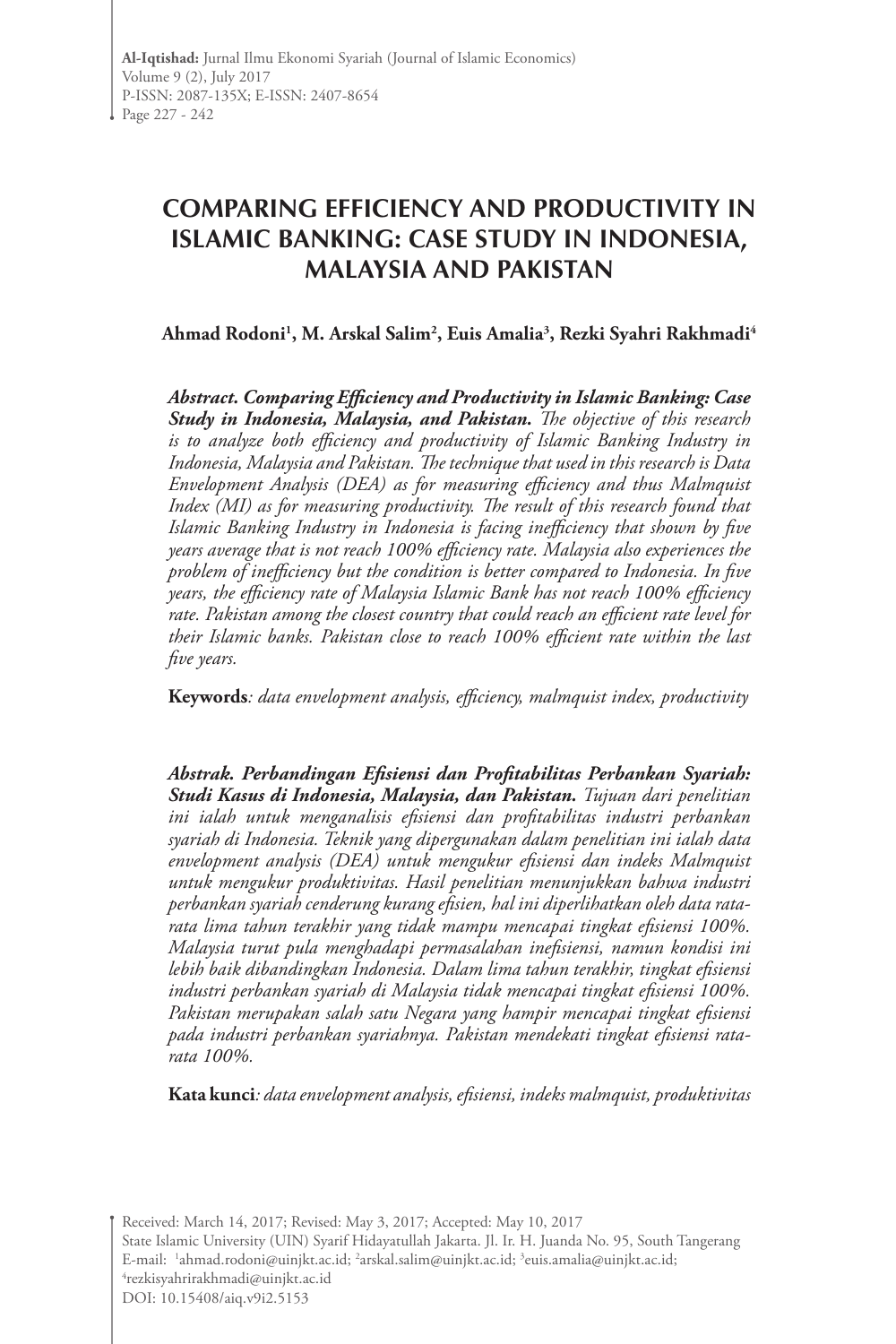## **Introduction**

The Indonesian Islamic banking industry had growing rapidly. Nowadays, Islamic banking in Indonesia must able to compete with conventional banks. To increase the competitiveness of Islamic banking industry, the Islamic banks required to operate efficiently. This things to achieve the optimum profit and productivity.

Measurement of the efficiency of the financial ratios can't detect internal and external factors cause inefficiency. Banking management also cannot be analyzed through financial ratios. Therefore, it is necessary to measure the efficiency to get more good approach. As it is described above, the measurement of efficiency and profitability in Islamic banking is very important. With known levels of efficiency and profitability levels, it will show the overall performance of Islamic banks. There are some factors that cause inefficiencies, which can also be known that Islamic banks can do a proper evaluation to improve performance and increase competitiveness (Hossen & Rahmawati, 2016).

Yudistira (2004) using Data Envelopment Analysis (DEA) toward 18 Islamic banks, the results of the study revealed that inefficiency experienced by the 18 banks is only touched at 10% a little more, it means quite low when compared to conventional banks. Bank of the sample in this study experienced hard times when passing time of global crisis in 1998-1999. However, it performs very well afterwards, the findings in this study also indicate the existence of diseconomy scale in small to medium sized banks so it is recommended that merger should be done. Sufian (2007) perform the test with five elaboration, Productivity Change (TPCH), Technological Change (TECHCH), Efficiency Change (EFFCH), Pure Technical Efficiency Change (PEFFCH) and Scale Efficiency Change (SECH). The results of this study showed the productivity of Malaysian Islamic banks touching productivity by 8.4% in 2002, increased to 11.2% in 2003 before eventually decreased by 4.6% in 2004. Ahmed, et.al (2009) shows that the government of Pakistan has succeeded in increasing effectiveness and productivity of the banks in the domestic domain through improvement/reforms of its financial sector.

On efficiency and productivity of financial institutions in general, there is quite a lot of research exploring particularly in the form of financial institutions such as bank. It is no surprise because the banking industry itself has been established since a long time in the form of conventional model and continues to grow until alternative banking is available, such as Islamic banking.

The purposes of this research are: first, compare the efficiency rate in Islamic banking industry between Indonesia, Malaysia, and Pakistan. Second, compare the Islamic banking productivity between Indonesia, Malaysia, and Pakistan.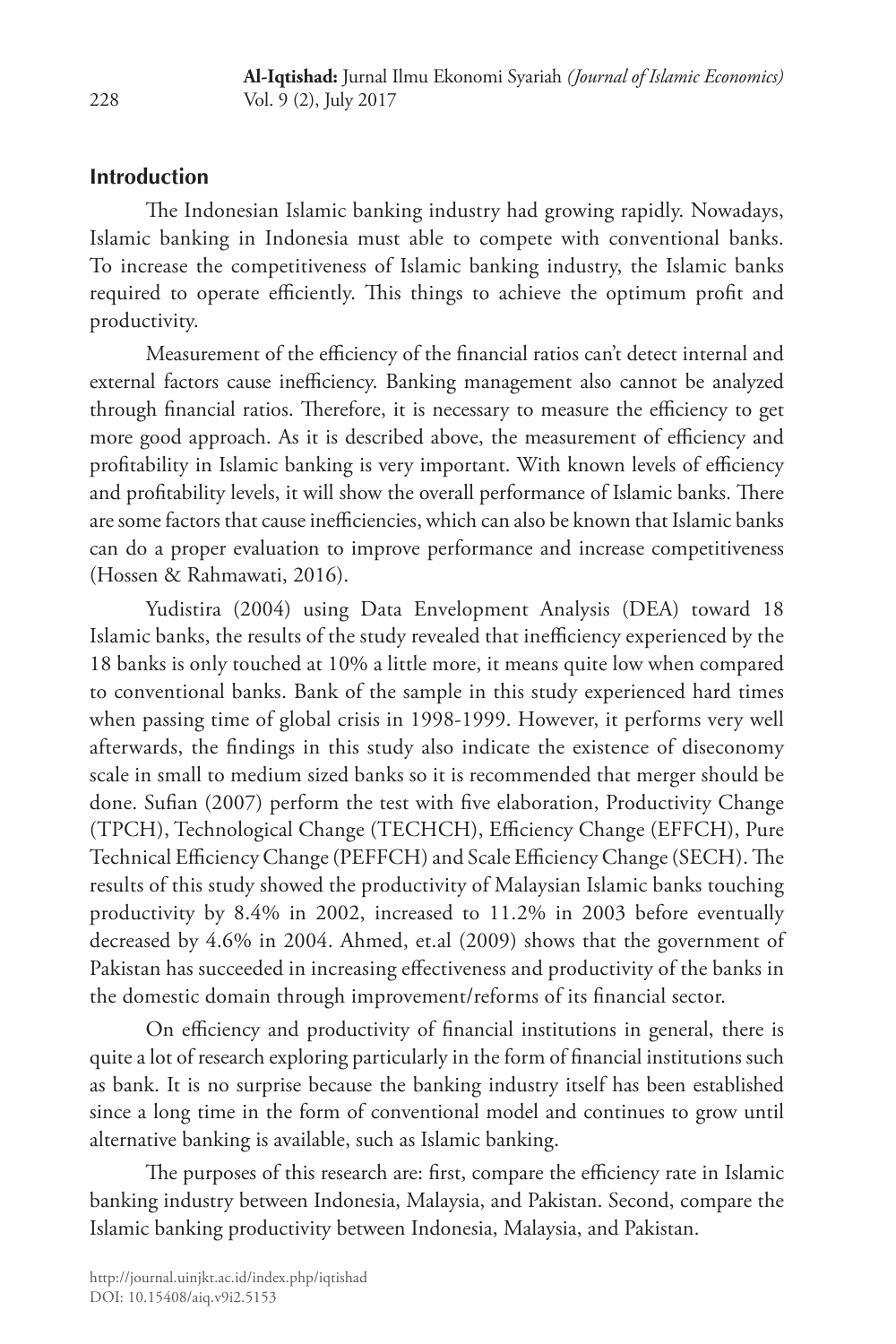#### **Literature Review**

Ellahi, et.al (2011) find that Islamic banks are less efficient than conventional banks, because it is not yet to (be) introduced well by the market, and Islamic banks need more funding to get the source of deposit. The Anova test result shows a significant difference for TE as well as for CE between conventional banks and Islamic banks. Hassan (2006) conduct a testing within the scope of cost profit, revenue and X-efficiency of Islamic banks in the world not only by using stochastic cost frontier approach as a method, but also perform the testing with could be performed in conjunction with conventional accounting ratios in determining the performance of Islamic banks. Although Islamic banks are relatively less efficient in containing cost, they are relatively efficient in generating profit. The average allocate efficiency is 74%, whereas the average technical efficiency is about 84%. This means that the dominant source of inefficiency is due to allocate inefficiency rather than technical inefficiency. These results are consistent with the fact that the Islamic banks operate in overall regulatory environments, which are not very supportive of their operations. Mghaieth and El Mehdi (2014) focus on finding the determinants of Islamic banking around economy crisis timeline, 2007-2008. It shows the samples (banks) has 82.13% rate of cost efficiency and 82.47 % rate of profit efficiency.

Mohamad, et.al (2008), in Efficiency of Conventional versus Islamic Banks: International Evidence using the Stochastic Frontier Approach (SFA), Measures and compares the cost and profit efficiency of 80 banks in 21 of Organization of Islamic Conference (OIC) countries: 37 conventional banks and 43 Islamic banks, using the Stochastic Frontier Approach (SFA). In addition, it assesses the efficiency of those banks based on their size, age, and region. The findings suggest that there are no significant differences between the overall efficiency results of conventional versus Islamic banks. However, there is substantial room for improvement in cost minimization and profit maximization in both banking systems. Furthermore, the findings show no significance difference in average efficiency scores between big versus small and new versus old banks in both banking streams. This implies that size and age did not affect the performance of banks in both streams. Overall, the results are in favor of the more recent Islamic banking system.

Mediadianto (2007) consisted of measurement of efficiency rate for both conventional and Islamic banks using DEA, the data comes from 3 Islamic bank: Bank of Muamalat Indonesia, Bank of Sharia Mandiri, and Bank of Mega Sharia. Whereas the conventional one represented by: Bank of Artha Graha International, Bank of Ekspor Impor Indonesia and Bank of Swadesi. From the asset and production approach it can be inferred the average score of Islamic bank is better than conventional one.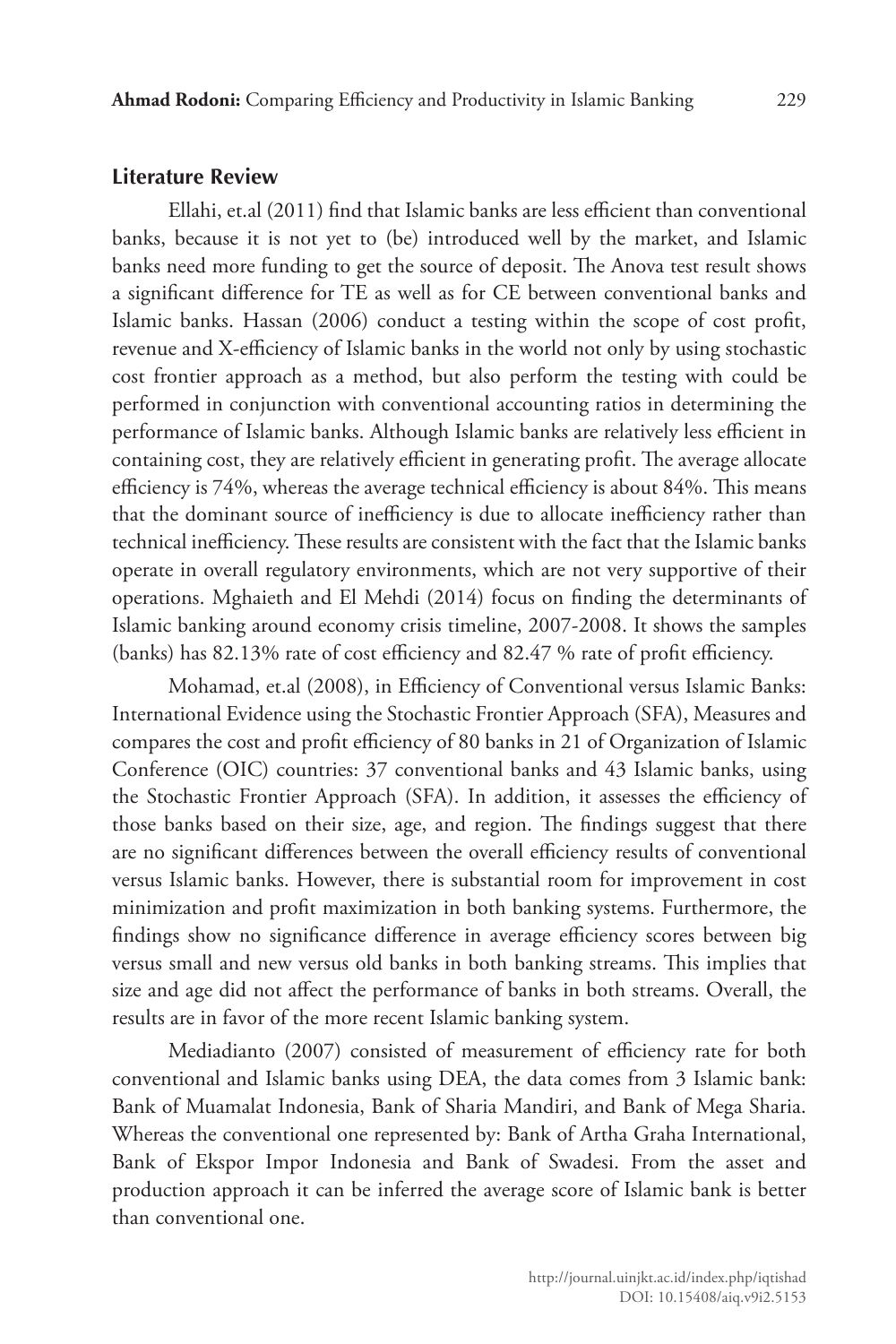Setiawan (2007) concluded that the inefficiency of banking in Indonesia is generally caused by the inefficiency of operating costs and inefficiencies of rupiah credit costs. Although banks forming the DEA are considered as an efficient bank, in fact, the high net interest margin of these banks is caused by high profits mark-up as well as high risk mark-up. Indrawati (2009) shows that the commercial banks in Indonesia are relatively inefficient.

Berger, et.al (2007) analyzed the profit and cost efficiency using 266 pieces of annual observation data from 38 banks in the period of 1999-2003. The empirical results of this study stated that the reforms undertaken against banks in China in the form of reduction in government ownership and extend the gateway for foreign investors have brought very strong positive effect on the efficiency. Luciano and Regis (2007) conclude that there seem to be economies of scale at the beginning of the period, while they do not seem to characterize more.

Jajri (2008) reveals that in general TFP growth in SMIs is negative due to negative contribution from both technical efficiency and technical change. However, analysis by sub industries indicates some positive TFP growth especially in the light industries like food and beverages, textiles and plastic products that merely come from positive contribution of technical efficiency. The heavy SMIs like transport equipment and chemical products seem less efficient and at the same time do not gain positive growth in technical change that subsequently resulted in negative growth of TFP. The study also finds that technical change is a significant determinant of SMIs output growth in six sub industries: food and beverages, textiles, wood products, plastic products, electrical electronics and transport equipment. In other industry sub groups the relationship are positive but not significant.

Based on the literature review above, shows that measurement of efficiency and productivity of certain industrial area and the usage of DEA are become a common in general and thus we can also inferred that there is a gap that needs to be filled, which not only to update the above mentioned works but also because a comprehensive study about efficiency and productivity on Islamic banking in Indonesia, Malaysia and Pakistan.

## **Method**

This research is mainly using time-series secondary data derived from bank financial reports, statements publication, and other related, relevant data source if necessary. It can be in form of digital data such as web sites, digital files or non-digital data such as paper, magazine and sort. This research purpose is to measure efficiency and productivity of Indonesia, Malaysia and Pakistan Islamic banking, to achieve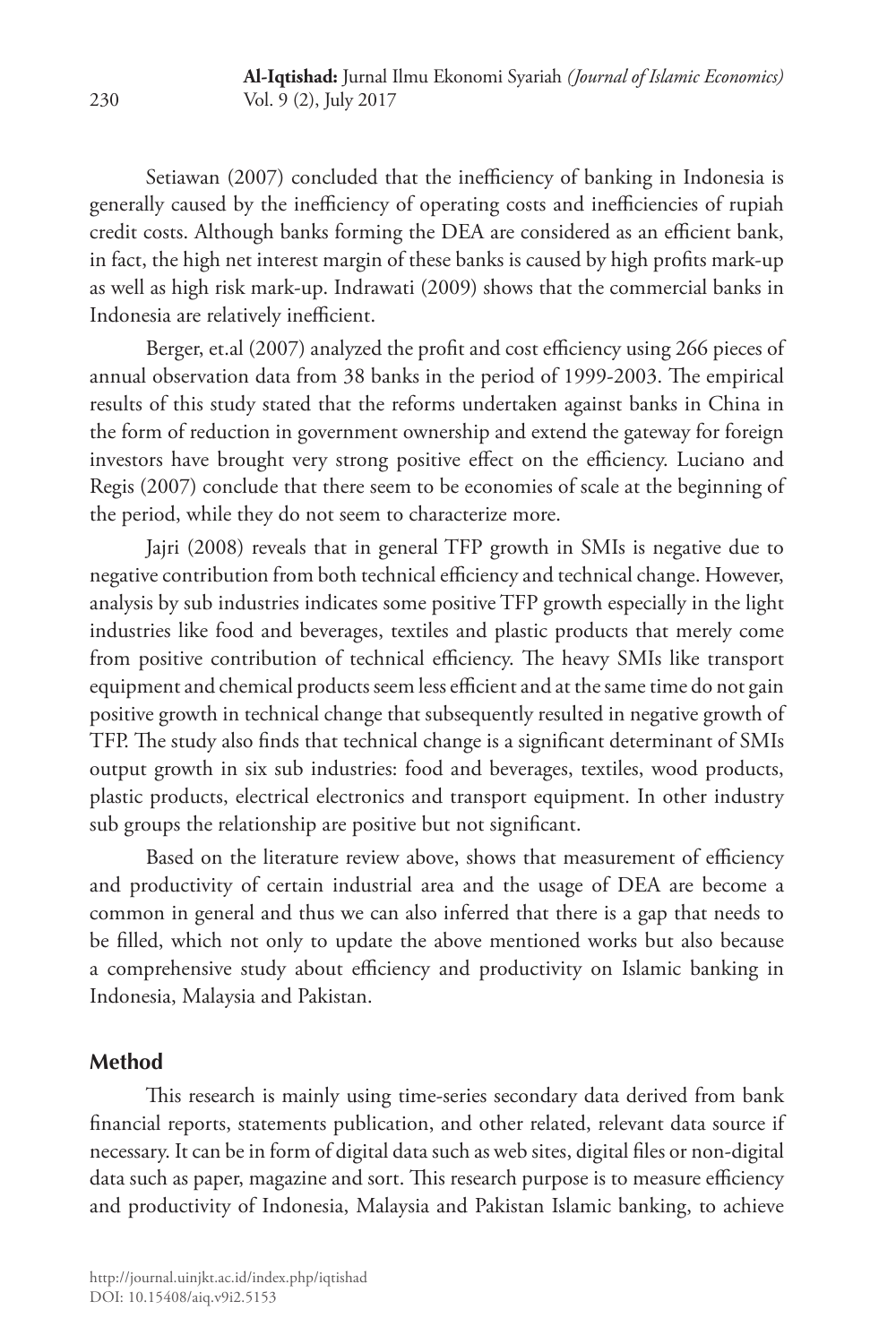that purpose data processing techniques which will be used are as follows: First, Data Envelopment Analysis (DEA) for efficiency measurement. Second, malmquist Index (MI) is using to measure the productivity in Islamic banking industry.

There's generally three types approaches to determine which proxies, which will be the variables, those three approaches are asset, production and intermediation. Each approach considers the X and Y relation. Whereas most research tend to use intermediation approaches. Intermediation (Yudistira, 2004) approaches assumes that bank is and institution which doing intermediary function that is bank is positioned as the one who bridging the deficit with the surplus one, with this assumption then the bottom line is that total deposits will be considered as X variable while loans, funding and financing will considered as output. This research is using three input variables (such as: staff cost, fixed cost, and total deposit) and three output variables (such as: total loans, incomes, and liquid assets.

The data will be analyze using the help of software whereas the result will indicate how does efficiency and productivity a bank, it can be seen through the indicates: (1) DEA, Indicator of efficiency, value of: (a) CRS (Constant Return to Scale); (b) VRS (Variance Return to Scale); (c) SE (Scale Efficiency). (2) Malmquist, Indicator of productivity, value of: (a) EFFCH, efficiency change related to CRS DEA; (b) PECH, efficiency change related to VRS DEA; (c) SECH, efficiency change related to SE DEA; (d) TECH, technological change; (e) TFPCH, Total Factor Productivity change.

#### **Result and Discussion**

#### **Efficiency Measurement**

Here are the results of analysis on the Islamic banking performance in Indonesia in terms of efficiency; performance calculation was performed by the method of Data Envelopment Analysis (DEA).

#### **Efficiency Measurement in Indonesia**

The average value of efficiency for each bank within a period of five years by order of the most efficient level (value 1) to the lowest relatively efficient level (value <1) are shown in Table 1, namely: The first rank (Value 1): Bank of DKI Sharia, Bank of Permata Sharia, Bank of BTN Sharia, followed by the next rankings with relatively efficient condition (value <1), by order of ranking 2, such as: Bank of Kalsel Sharia (0.9454); Third ranking is Bank Riau Sharia (0.9416); Rank number four is Bank of Sumut Sharia (0.9152); Rank number 5 is Bank of Kaltim Sharia (0.915); Number 6 is Bank of Mega Sharia (0.8528); Rank number seven is Bank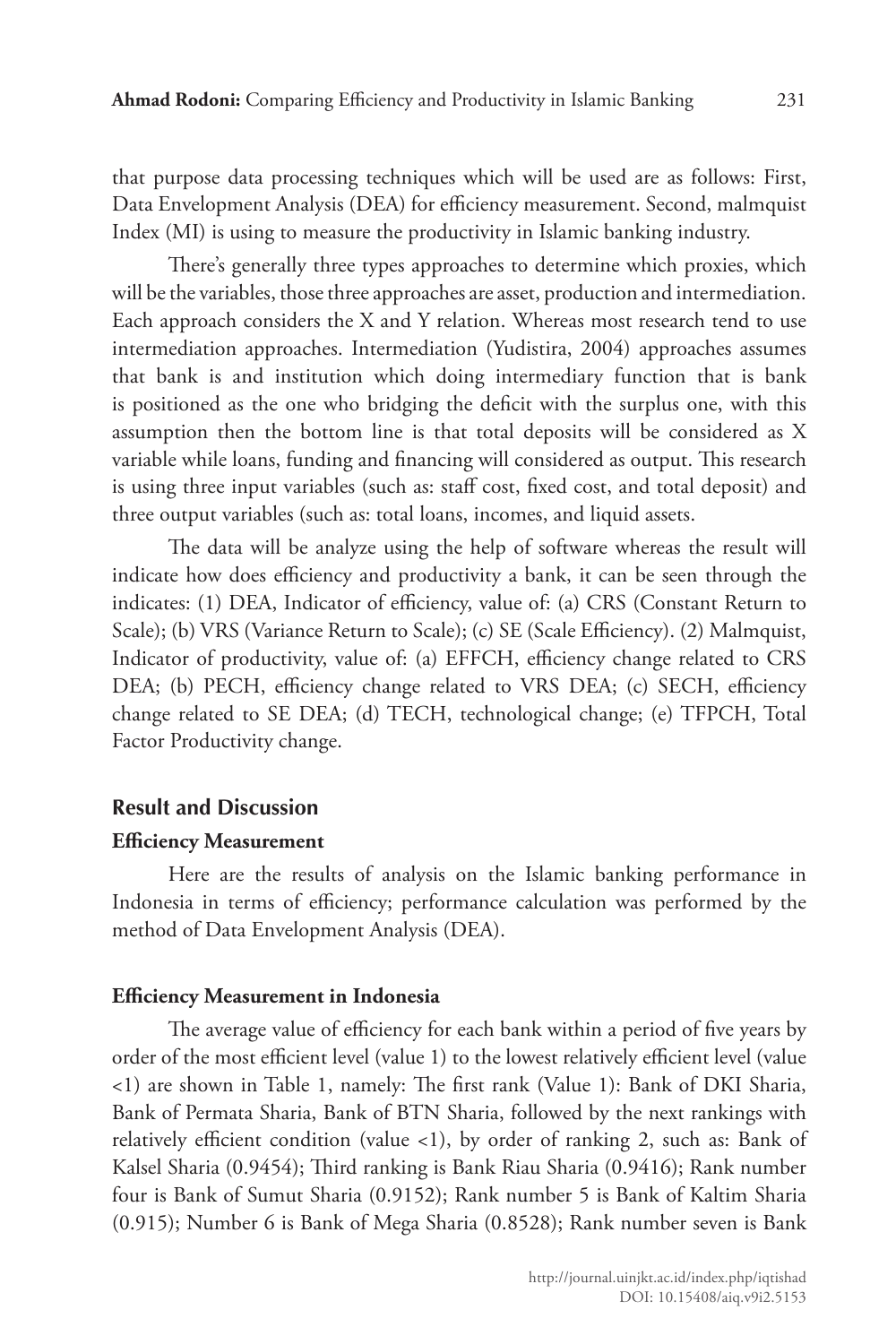of Muamalat (0.7932); Number 9 is Bank of Sharia Mandiri (0.739); Rank number 9 is Bank of Sharia Bukopin (0.7328); The rank 10 is Bank of BRI Sharia (0.6616).

| Ranking        | Name of Bank            | <b>CRS</b> Value |
|----------------|-------------------------|------------------|
| 1              | Bank of DKI Sharia      | 1                |
| 1              | Bank of Permata Shariah | 1                |
| 1              | Bank of BTN Sharia      | 1                |
| $\overline{2}$ | Bank of Kalsel Sharia   | 0,9454           |
| 3              | Bank of Riau Sharia     | 0,9416           |
| 4              | Bank of Sumut Sharia    | 0,9152           |
| 5              | Bank of KalTim Sharia   | 0,915            |
| 6              | Bank of Mega Sharia     | 0,8528           |
| 7              | <b>Bank of Muamalat</b> | 0,7932           |
| 8              | Bank of Sharia Mandiri  | 0,739            |
| 9              | Bank of Sharia Bukopin  | 0,7328           |
| 10             | Bank of BRI Sharia      | 0,6616           |

Table 1. CRS: Average efficiency value within 5 years

In Table 2, the average value of efficiency for each bank within a period of five years by order from the most efficient level (value 1) to the lowest relatively efficient value (value <1), i.e: first rank are Bank of Kalsel Sharia, Bank of DKI Sharia, Bank of Permata Sharia, Bank of Sharia Mandiri, Bank of Muamalat, Bank of BTN Sharia; the second rank was Bank of Mega Sharia (0.985); The third rank was Bank of Riau Sharia (0.961); Bank of Sumut Sharia ranked the fourth (0.9356); Bank of KalTim Sharia got the fifth place (0.927), Bank of BRI Sharia ranked the sixth (0.9152), and Bank of Sharia Bukopin ranked the seventh (0,8762).

Table 2. Ranking of average value within 5 years: VRS Output Orientation

| Ranking      | <b>Name of Bank</b>    | <b>Average Value</b> |
|--------------|------------------------|----------------------|
| 1.           | Bank of KalSel Sharia  |                      |
| $\mathbf{1}$ | Bank of DKI Sharia     |                      |
| 1.           | Bank of Permata Sharia |                      |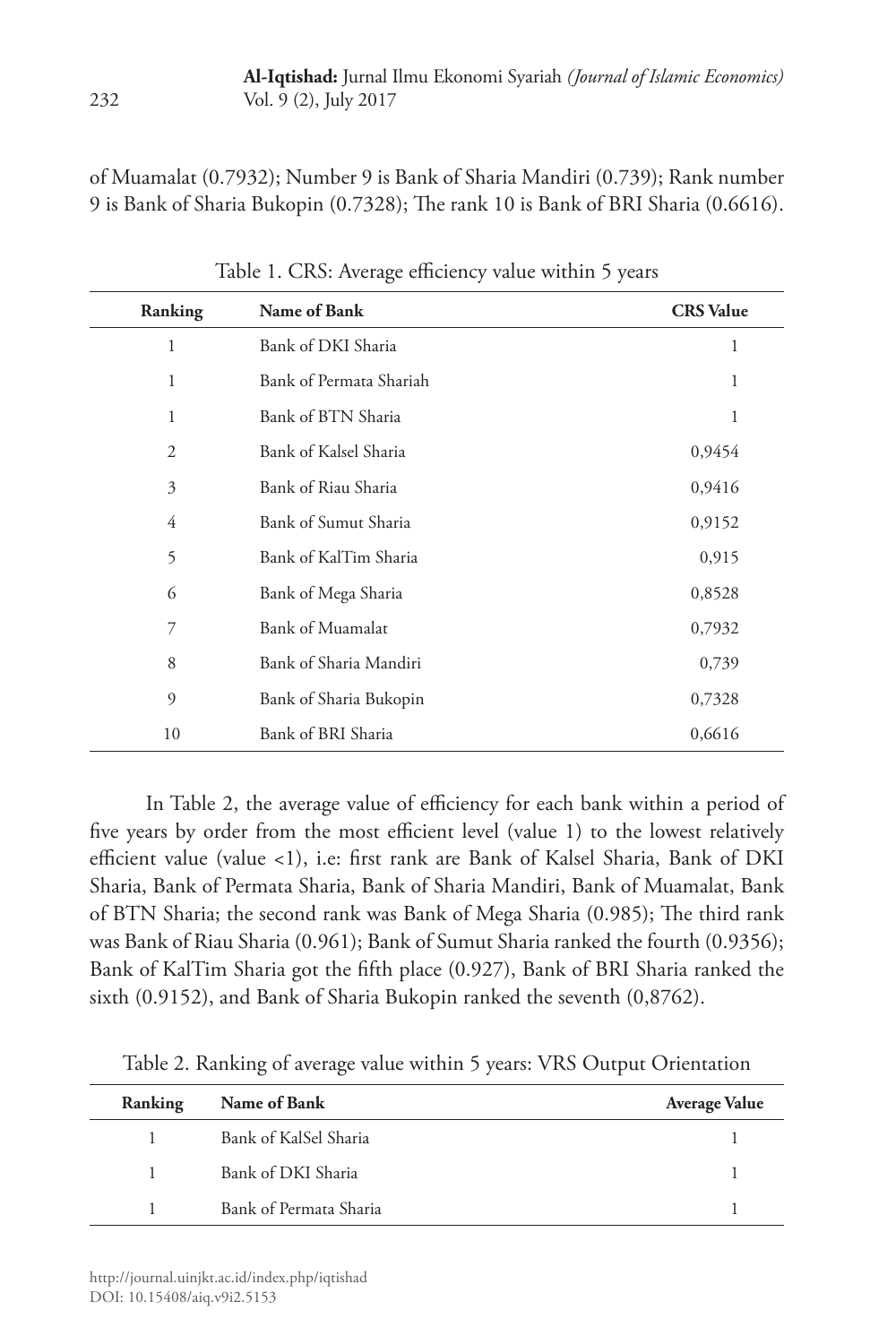| 1 | Bank of Sharia Mandiri  | 1      |
|---|-------------------------|--------|
| 1 | <b>Bank of Muamalat</b> | 1      |
| 1 | Bank of BTN Sharia      | 1      |
| 2 | Bank of Mega Sharia     | 0,985  |
| 3 | Bank of Riau Sharia     | 0,961  |
| 4 | Bank of Sumut Sharia    | 0,9356 |
| 5 | Bank of Kaltim Sharia   | 0,927  |
| 6 | Bank of BRI Sharia      | 0,9152 |
| 7 | Bank of Sharia Bukopin  | 0,8762 |

The value of average efficiency for each bank within a period of five years by order from the most efficient level (Value 1) to the lowest relative efficiency (N <1), were: the first ranking with full efficiency values (value 1) were: Bank of DKI Sharia, Bank of Permata Sharia, Bank of BTN Sharia; The second ranked by Bank of Kaltim Sharia (0.9858); Bank of Riau Sharia in the third rank (0.9786); fourth-ranked was Bank of Sumut Sharia (0.977); The fifth was Bank of KalSel Sharia (0.9454), the sixth was Bank of Mega Sharia (0.8678), seventh for Bank of Sharia Bukopin (0.8418), eighth rank for Bank of Muamalat (0.7932), the ninth was Bank of Sharia Mandiri (0.739), and the tenth was Bank of BRI Sharia (0.7318), can be seen in more detail in the Table 3.

| Ranking | Name of Bank              | <b>Average Value</b> |
|---------|---------------------------|----------------------|
| 1       | Bank of DKI Sharia        | 1                    |
| 1       | Bank of Permata Sharia    | 1                    |
| 1       | Bank of BTN Sharia        | 1                    |
| 2       | Bank of KalTim Sharia     | 0,9858               |
| 3       | Bank of Riau Sharia       | 0,9786               |
| 4       | <b>BPD</b> Sumut          | 0,977                |
| 5       | <b>BPD Kalsel Syariah</b> | 0,9454               |
| 6       | Bank Mega Syariah         | 0,8678               |

Table 3. Ranking of average value within 5 years of sharia banking: SE Input Orientation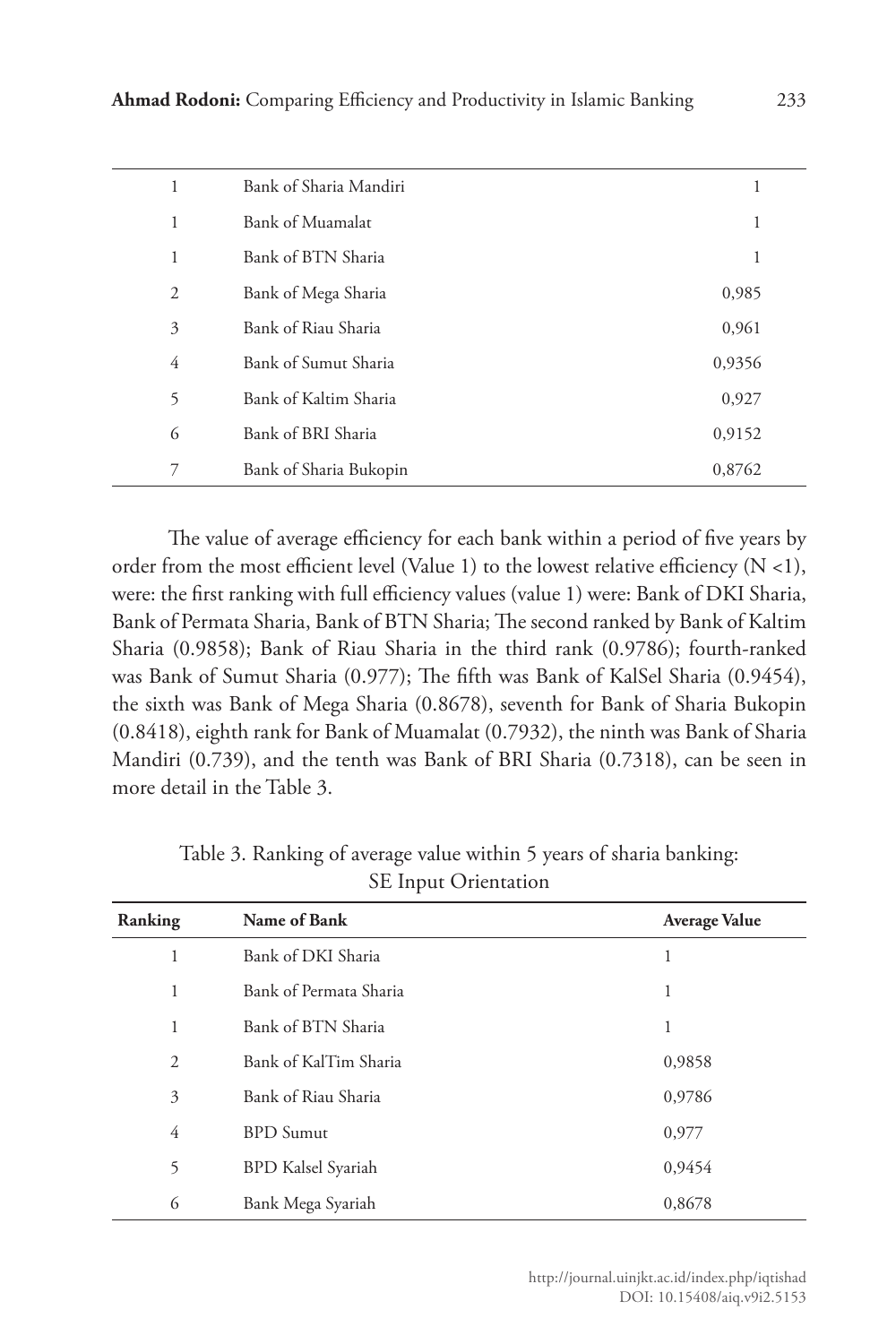|          | Bukopin Syariah | 0,8418 |
|----------|-----------------|--------|
| 8        | Bank Muamalat   | 0,7932 |
| $\Omega$ | <b>BSM</b>      | 0,739  |
| 10       | BRI Syariah     | 0,7318 |
|          |                 |        |

#### **Efficiency Measurement in Malaysia**

Based on screening process in order to filter and gather decent research objects and forming amounts of data base, which are limited to general criteria that data collected must be from bank which operational in recent five years in range of 2009 to 2013. We found sixteen Islamic banking in Malaysia, as like the Table 4.

**No Name of Bank No. Name of Bank** 1 Affin Islamic Bank Berhad 9 Pembangunan Malaysia Berhad 2 Agrobank Islmic Banking 10 Export Import Bank of Malaysia Bhd 3 Al Rajhi Malaysia 11 Hong Leong Islamic Bank 4 Alliance Islamic Bank Berhad 12 KAF Islamic Bank 5 Am Islamic Bank Berhad 13 KFH Malaysia 6 Asian Finance Bank Berhad 14 MIDF Amanah Investment Bank Bhd <sup>7</sup> Bank Kerjasama Rakyat Malaysia Berhad<sup>15</sup> Public Islamic Bank Berhad 8 Bank Muamalat Malaysia Berhad 16 RHB Islamic

Table 4. List of Sharia Banking in Malaysia, 2009-2013

Here are the results of analysis on the Islamic banking performance in Malaysia in terms of efficiency; performance calculation was performed by the method of Data Envelopment Analysis (DEA). Based on DEA CRS, inefficiency occurs in: 8 banks in 2009 (Bank: 1, 3, 5, 6, 7, 12, 13 and 16); 6 banks in 2010 (Bank: 3, 4, 5, 6, 8 and 16); 5 banks in 2011 (Bank: 2, 3, 5, 7, and 8); 6 banks in 2012 (Bank: 2, 3, 5, 6, 7, 8, 13, and 16); 4 banks in 2013 (Bank: 3, 5, 7 and 16). Based on DEA VRS, for input orientation, inefficiency occurs in: 5 banks in 2009 (Bank: 1, 3, 12, 13 and 16); 1 bank in 2010 (Bank: 3); 2 banks in 2011 (Bank: 2 and 3); 3 banks in 2012 (Bank: 2, 3 and 13); 1 bank in 2013 (Bank: 3). For VRS output inefficiency occurs in: 5 banks in 2009 (Bank: 1, 3, 12, 13 and 16); 1 bank in 2010 (Bank: 3); 2 banks in 2011 (Bank: 2 dan 3); 3 banks in 2012 (Bank: 2, 3 and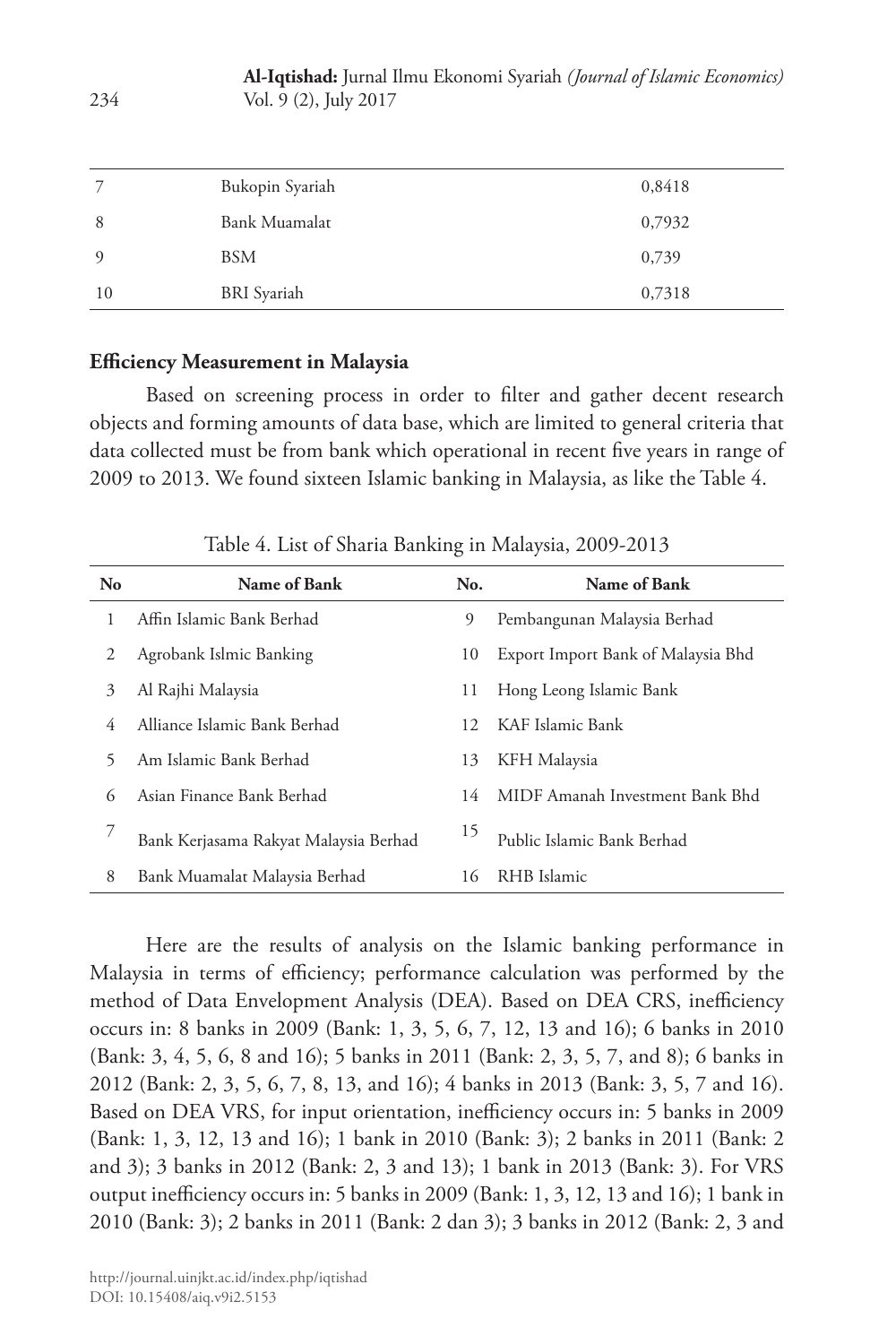13); 1 bank in 2013 (Bank: 3). Based on DEA SE input orientation, inefficiency occurs in: 8 banks in 2009 (Bank: 1, 3, 5, 6, 7, 12, 13, and 16); 6 banks in 2010 (Bank: 3, 4, 5, 6, 8 and 16); 5 banks in 2011 (Bank: 2, 3, 5, 7 and 8); 8 banks in 2012 (Bank: 2, 3, 5, 6, 7, 8, 9, 13 and 16); 4 banks in 2013 (Bank: 3, 5, 7 and 16). For DEA SE Output Orientation, inefficiency occurs in: 8 banks in 2009 (Bank: 1, 3, 5, 6, 7, 12, 13 and 16); 6 banks in 2010 (Bank: 3, 4, 5, 6, 8, and 16); 5 banks in 2011 (Bank: 2, 3, 5, 7 and 8); 8 banks in 2012 (Bank: 2, 3, 5, 6, 7, 13 and 16); 3 banks in 2013 (Bank: 3, 5 and 7).

#### **Efficiency Measurement in Pakistan**

Based on screening process in order to filter and gather decent research objects and forming amounts of data base, which are limited to general criteria that data collected must be from bank which operational in recent five years in range of 2009 to 2013. We found five Islamic banking in Pakistan, as like the Table 5.

| No. | Name of Bank                 |
|-----|------------------------------|
| 1   | Affin Islamic Bank Berhad    |
| 2   | Agrobank Islamic Banking     |
| 3   | Al Rajhi Malaysia            |
| 4   | Alliance Islamic Bank Berhad |
|     | AmIslamic Bank Berhad        |

Table 5. List of Sharia Banking in Pakistan, 2009-2013

Based on DEA CRS, inefficiency occurs in: 2 banks in 2009 (Bank: 1 and 2); 3 banks in 2010 (Bank: 2, 3 and 4); 1 bank in 2011 (Bank 2) and 2012 (Bank 2), this is valid for both input and output orientation. Based on DEA VRS, inefficiency occurs in: 2 banks in 2009 (Bank: 1 and 2); and 1 bank in 2010 (Bank 4). This is applicable for both input and output orientation. Based on DEA SE, inefficiency occurs in: 2 banks in 2009 (Bank: 1 and 2); 3 banks in 2010 (Bank: 2, 3 and 4); 1 bank in 2011 and 2012 (Bank 2). This is valid for both input and output orientation.

## **Productivity of Islamic Banking**

Productivity measurement performed using Malmquist Index is available on DEAP 2.1 software. Measurements are performed with input orientation or output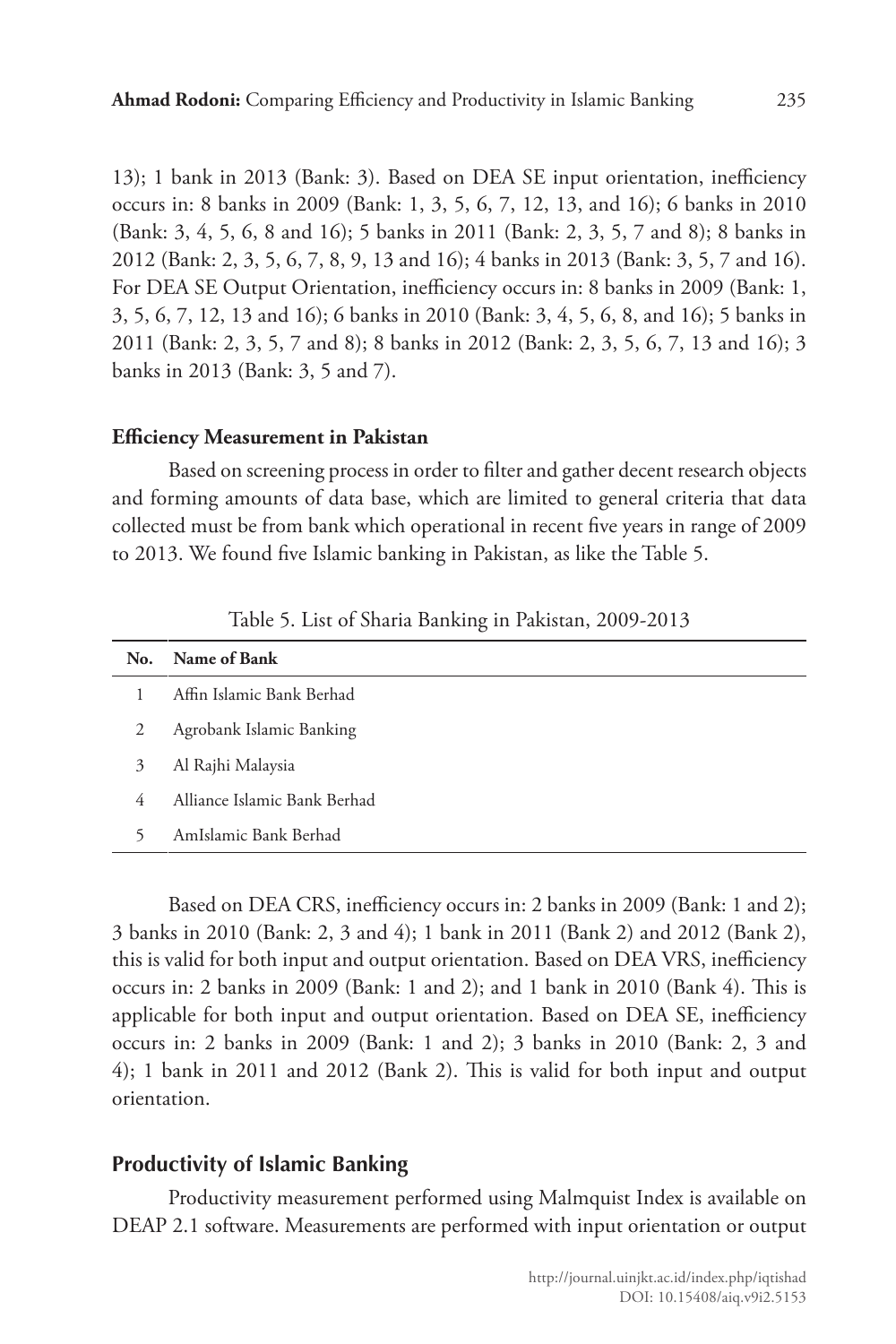orientation. The results of calculation with this software will generate numbers in some kind of test as an indicator.

|                |              |              | (EFFCH) Input Oriented<br><b>CRS</b> Relative | <b>Efficiency Change (EFFCH)</b> |              | (EFFCH) Output Oriented<br><b>Efficiency Change (EFFCH)</b><br><b>CRS</b> Relative |              |              |              |              |
|----------------|--------------|--------------|-----------------------------------------------|----------------------------------|--------------|------------------------------------------------------------------------------------|--------------|--------------|--------------|--------------|
|                | y1           | y2           | y3                                            | y4                               | bavg         | y1                                                                                 | y2           | y3           | y4           | bavg         |
| $\mathbf{1}$   | $\mathbf{1}$ | 0,971        | 0,917                                         | 0,971                            | 0,964        | $\mathbf{1}$                                                                       | 0,971        | 0,917        | 0,971        | 0,964        |
| $\overline{2}$ | 1            | $\mathbf{1}$ | 0,781                                         | 1,017                            | 0,944        | $\mathbf{1}$                                                                       | $\mathbf{1}$ | 0,781        | 1,017        | 0,944        |
| 3              | 1,306        | $\mathbf{1}$ | 0,942                                         | 1,061                            | 1,069        | 1,306                                                                              | $\mathbf{1}$ | 0,942        | 1,061        | 1,069        |
| 4              | 0,909        | 0,994        | 1,209                                         | $\mathbf{1}$                     | 1,022        | 0,909                                                                              | 0,994        | 1,209        | $\mathbf{1}$ | 1,022        |
| 5              | $\mathbf{1}$ | $\mathbf{1}$ | 1                                             | $\mathbf{1}$                     | $\mathbf{1}$ | $\mathbf{1}$                                                                       | $\mathbf{1}$ | $\mathbf{1}$ | $\mathbf{1}$ | $\mathbf{1}$ |
| 6              | $\mathbf{1}$ | $\mathbf{1}$ | $\mathbf{1}$                                  | $\mathbf{1}$                     | 1            | $\mathbf{1}$                                                                       | $\mathbf{1}$ | $\mathbf{1}$ | $\mathbf{1}$ | $\mathbf{1}$ |
| 7              | $\mathbf{1}$ | 1,044        | 0,836                                         | 1,125                            | 0,996        | $\mathbf{1}$                                                                       | 1,044        | 0,836        | 1,125        | 0,996        |
| 8              | 1,063        | 0,918        | 0,918                                         | 1,138                            | 1,005        | 1,063                                                                              | 0,918        | 0,918        | 1,138        | 1,005        |
| 9              | 1,001        | 1,108        | 0,827                                         | 1,63                             | 1,106        | 1,001                                                                              | 1,108        | 0,827        | 1,63         | 1,106        |
| 10             | 1,116        | 1,235        | 0,808                                         | 1,142                            | 1,062        | 1,116                                                                              | 1,235        | 0,808        | 1,142        | 1,062        |
| 11             | 1,058        | 0,972        | 1,042                                         | 1,308                            | 1,088        | 1,058                                                                              | 0,972        | 1,042        | 1,308        | 1,088        |
| 12             | $\mathbf{1}$ | $\mathbf{1}$ | $\mathbf{1}$                                  | $\mathbf{1}$                     | $\mathbf{1}$ | $\mathbf{1}$                                                                       | $\mathbf{1}$ | $\mathbf{1}$ | $\mathbf{1}$ | $\mathbf{1}$ |
|                | 1,034        | 1,018        | 0,933                                         | 1,104                            |              | 1,034                                                                              | 1,018        | 0,933        | 1,104        |              |

Table 6. Malmquist Index Islamic Bank in Indonesia (EFFCH)

## **Islamic Banking Productivity in Indonesia**

Table 6 shows the results of input and output orientation on the same value. This is in accordance with the nature of the EFFCH testing itself relative to the CRS models, so the value changes in the input and output will generate the same value scale. EFFCH Table 6 includes the calculation of Malmquist Index EFFCH within the last 5 years. Measurement starts from the previous year, so the value in row y1 is the result of the second year relative to the first year, and so on.

PECH Table 7 shows results of both input and output orientation producing a different value. This is in accordance with the nature of the PECH testing itself relative to the VRS models, so the value changes in the input and output will produce a different scale values. The table includes the calculation of Malmquist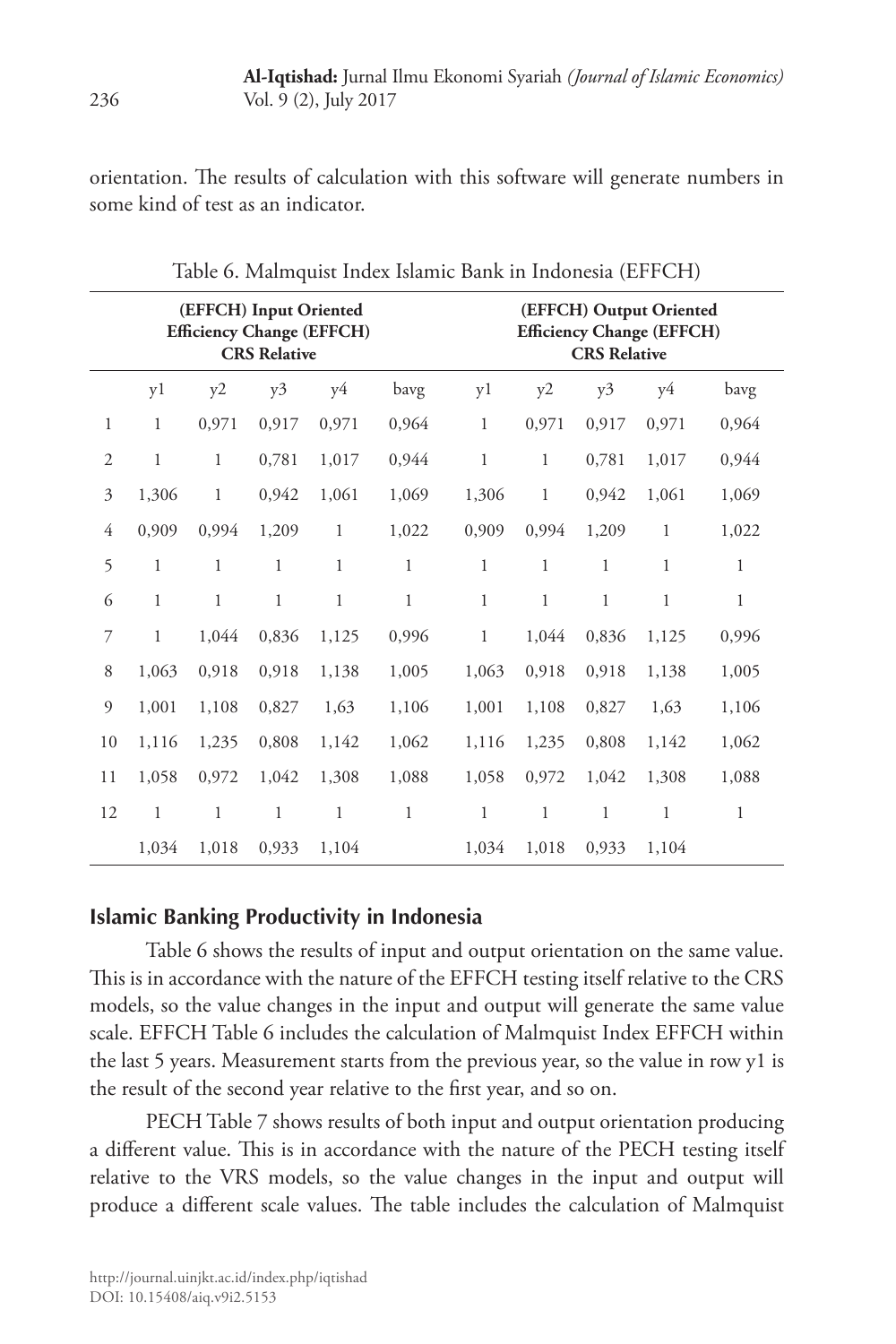Index PECH within the last 5 years. Measurement starts from the previous year, so the value in line y1 is the result of the second year relative to the first year, and so on.

|                |              | <b>Malmquist Input Orientation</b><br><b>Pure Efficiency Change (PECH)</b><br><b>VRS Technology Related</b> |              |              |              |              | <b>Malmquist Output Orientation</b><br><b>Pure Efficiency Change (PECH)</b> |              | <b>VRS Technology Related</b> |              |
|----------------|--------------|-------------------------------------------------------------------------------------------------------------|--------------|--------------|--------------|--------------|-----------------------------------------------------------------------------|--------------|-------------------------------|--------------|
|                | y1           | y2                                                                                                          | y3           | y4           | bavg         | y1           | y2                                                                          | y3           | y4                            | Bavg         |
| 1              | $\mathbf{1}$ | 1                                                                                                           | 1            | 1            | $\mathbf{1}$ | $\mathbf{1}$ | $\mathbf{1}$                                                                | 1            | $\mathbf{1}$                  | 1            |
| $\overline{2}$ | $\mathbf{1}$ | $\mathbf{1}$                                                                                                | 0,8          | 1,16         | 0,98         | $\mathbf{1}$ | $\mathbf{1}$                                                                | 0,78         | 1,09                          | 0,96         |
| 3              | 1,29         | $\mathbf{1}$                                                                                                | 1            | $\mathbf{1}$ | 1,07         | 1,24         | $\mathbf{1}$                                                                | $\mathbf 1$  | $\mathbf{1}$                  | 1,06         |
| 4              | 0,9          | 0,98                                                                                                        | 1,21         | $\mathbf{1}$ | 1,02         | 0,93         | 0,97                                                                        | 1,17         | $\mathbf{1}$                  | 1,01         |
| 5              | $\mathbf{1}$ | $\mathbf 1$                                                                                                 | 1            | $\mathbf 1$  | $\mathbf{1}$ | $\mathbf{1}$ | $\mathbf{1}$                                                                | $\mathbf{1}$ | $\mathbf{1}$                  | $\mathbf{1}$ |
| 6              | $\mathbf{1}$ | 1                                                                                                           | $\mathbf{1}$ | $\mathbf{1}$ | $\mathbf{1}$ | $\mathbf{1}$ | $\mathbf{1}$                                                                | 1            | $\mathbf{1}$                  | 1            |
| 7              | 1            | 0,9                                                                                                         | 1,03         | 0,79         | 0,93         | $\mathbf 1$  | 0,91                                                                        | 1,02         | 0,8                           | 0,93         |
| 8              | 0,94         | 0,86                                                                                                        | 0,99         | 0,96         | 0,94         | 0,95         | 0,87                                                                        | 1,01         | 0,95                          | 0,94         |
| $\mathfrak{g}$ | $\mathbf{1}$ | 1                                                                                                           | 1            | $\mathbf{1}$ | $\mathbf{1}$ | $\mathbf{1}$ | $\mathbf{1}$                                                                | $\mathbf{1}$ | $\mathbf{1}$                  | $\mathbf{1}$ |
| 10             | $\mathbf{1}$ | 1                                                                                                           | 1            | 0,93         | 0,98         | $\mathbf{1}$ | $\mathbf{1}$                                                                | $\mathbf{1}$ | 0,93                          | 0,98         |
| 11             | $\mathbf{1}$ | 1                                                                                                           | 1            | $\mathbf{1}$ | $\mathbf{1}$ | 1            | $\mathbf{1}$                                                                | 1            | $\mathbf{1}$                  | $\mathbf{1}$ |
| 12             | $\mathbf{1}$ | $\mathbf{1}$                                                                                                | 1            | $\mathbf{1}$ | 1            | 1            | $\mathbf{1}$                                                                | $\mathbf{1}$ | $\mathbf{1}$                  | 1            |
|                | 1,01         | 0,98                                                                                                        | 1            | 0,98         |              | 1,01         | 0,98                                                                        | 1            | 0,98                          |              |

Table 7. Malmquist Index of Islamic Banking in Indonesia (PECH)

SECH Table 8 shows results of the input and output orientation producing different values, it is in accordance with the nature of the SECH testing itself relative to the SE model, Scale Efficiency namely CRS / VRS scale, so the value changes in the input and output will generate different scale value, The table includes the calculation of Malmquist Index SECH within the last 5 years. Measurement starts from the previous year, so the value in the line y1 is the result of the second year relative to the first year, and so on.

TECHCH table 10 shows the test results of both the input and output orientation on the same value. This means there is no difference when using input Orientation or output Orientation. TECHCH Table includes the calculation of Malmquist Index TECHCH within the last 5 years. Measurement starts from the previous year, so the value in the line y1 is the result of the second year relative to the first year, and so on.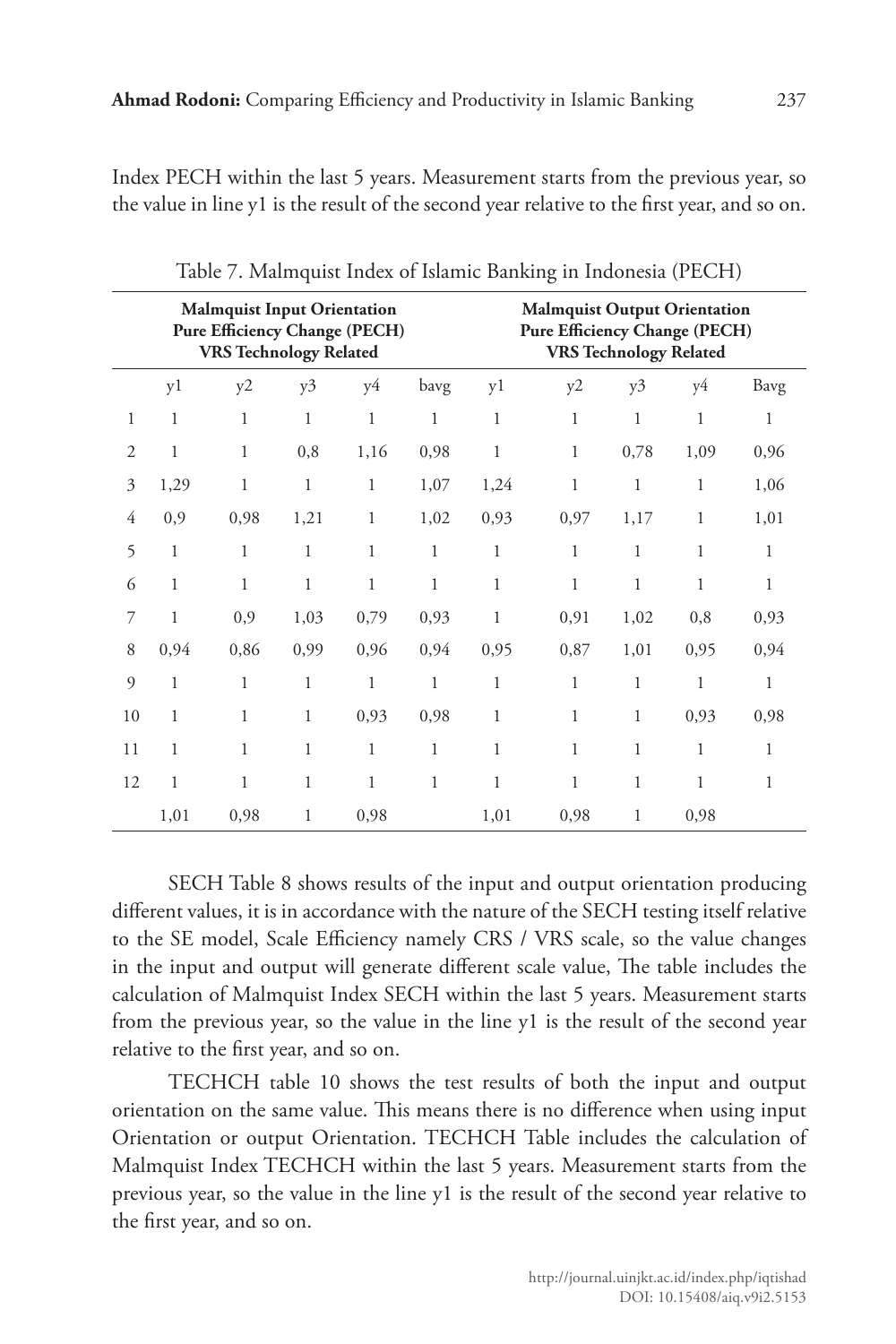## **Islamic Banking Productivity in Malaysia**

## **Output Orientation**

For *techch*: 7 banks increased in the first year (Bank: 1, 2, 3, 5, 6, 9 and 12); 5 banks have increased in the second year (Bank: 3, 5, 9, 13 and 15); 12 banks had increased in the third year (Bank: 1, 2, 3, 4, 5, 6, 7, 8, 9, 13, 15 and 16); 3 banks increased in the fourth year (Bank: 2, 4 and 16). For *tfpch*: 8 banks increased in the first year (Bank: 1, 2, 3, 5, 6, 9, 12 and 16); 8 banks increased in the second year (Bank: 3, 4, 5, 6, 9, 13, 15 and 16); 9 banks experienced an increase in the third year (Bank: 1, 2, 3, 4, 8, 9, 13, 15 and 16); 8 banks increased in the fourth year (Bank: 1, 2, 3, 4, 6, 12, 13 and 16). For *effch*: 7 banks increased in the first year (Bank: 1, 3, 6, 7, 12, 13, and 16); 5 banks increased in the second year (Bank: 3, 4, 6 and 16); there are no banks that have increased in the third year; 7 banks increased in the fourth year (Bank: 1, 3, 5, 6, 12, 13 and 16). For *Pech*: 5 banks increased in the first year (Bank: 1, 3, 12, 13 and 16); 1 bank has increased in the second year (Bank 3); 1 bank has increased in the third year (Bank 2); 5 banks have increased in the fourth year (Bank: 1, 3, 12, 13 and 16). For *Sech*: 5 banks have increased in the first year (Bank: 1, 6, 7, 12 and 13); 5 banks have increased in the second year (Bank: 3, 4, 5, 6, and 16); 1 bank has increased in the third year (Bank: 3); 7 banks increased in the fourth year (Bank: 1, 3, 5, 6, 12, 13 and 16).

|                |       | <b>Tech Change (TECHCH)</b><br><b>Technlogical Related</b><br>Change | Malmquist Orientasi input |       |       |       | <b>Malmquist Orientasi Output</b><br>Tech Change (TECHCH)<br><b>Technlogical Related</b><br>Change |       |       |
|----------------|-------|----------------------------------------------------------------------|---------------------------|-------|-------|-------|----------------------------------------------------------------------------------------------------|-------|-------|
|                | y1    | y2                                                                   | y3                        | y4    | y1    | y2    | y3                                                                                                 | y4    | bavg  |
| 1              | 0,851 | 0,961                                                                | 1,108                     | 0,994 | 0,851 | 0,961 | 1,108                                                                                              | 0,994 | 0,974 |
| $\overline{2}$ | 0,991 | 0,618                                                                | 1,041                     | 0,946 | 0,991 | 0,618 | 1,041                                                                                              | 0,946 | 0,881 |
| 3              | 0,889 | 0,966                                                                | 1,061                     | 1,035 | 0,889 | 0,966 | 1,061                                                                                              | 1,035 | 0,986 |
| $\overline{4}$ | 0,835 | 0,998                                                                | 1,191                     | 1,209 | 0,835 | 0,998 | 1,191                                                                                              | 1,209 | 1,047 |
| 5              | 0,875 | 0,774                                                                | 1,29                      | 0,963 | 0,875 | 0,774 | 1,29                                                                                               | 0,963 | 0,958 |
| 6              | 0,954 | 1,301                                                                | 1,271                     | 1,136 | 0,954 | 1,301 | 1,271                                                                                              | 1,136 | 1,157 |
| 7              | 0,838 | 0,931                                                                | 1,245                     | 0,874 | 0,838 | 0,931 | 1,245                                                                                              | 0,874 | 0,96  |
| 8              | 0,827 | 0,945                                                                | 1,195                     | 0,903 | 0,827 | 0,945 | 1,195                                                                                              | 0,903 | 0,958 |
| $\mathcal{Q}$  | 0,807 | 0,893                                                                | 1,302                     | 0,978 | 0,807 | 0,893 | 1,302                                                                                              | 0,978 | 0,979 |

Table 8. Malmquist Index of Islamic Banking in Indonesia (TECHCH)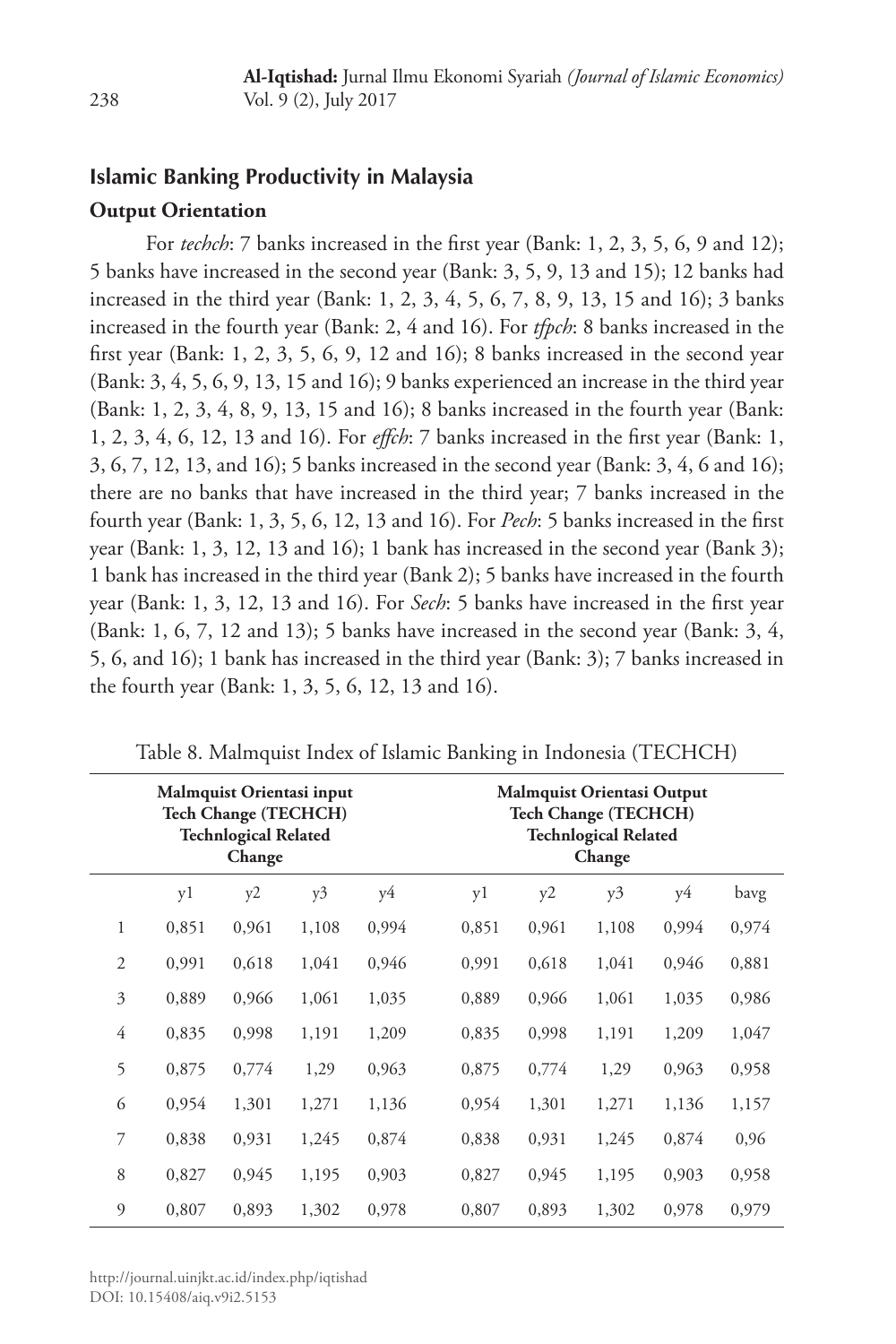| 10  | 0,982 0,731 1,18 1,021     |  |  | 0,982 0,731 1,18 1,021 0,964  |  |  |
|-----|----------------------------|--|--|-------------------------------|--|--|
|     | 11 0,883 0,951 1,082 1,015 |  |  | 0,883 0,951 1,082 1,015 0,98  |  |  |
|     | 12 0,566 0,953 0,911 0,885 |  |  | 0,566 0,953 0,911 0,885 0,812 |  |  |
| avg | 0,851 0,904 1,151 0,992    |  |  | 0,851 0,904 1,151 0,992       |  |  |

## **Input Orientation**

For *techch*: 7 banks increased in the first year (Bank: 1, 2, 3, 5, 6, 9, and 12); 5 banks have increased in the second year (Bank: 3, 5, 9, 13 and 15); 12 banks had increased in the third year (Except: 10, 11, 12 and 14); 3 banks increased in the fourth year (Bank: 4, 12 and 15). For *tfpch*: 8 banks increased in the first year (Bank: 1, 2, 3, 5, 6, 9, 12, and 16); 8 banks increased in the second year (Bank: 3, 4, 5, 6, 9, 13, 15, 16); 8 banks experienced an increase in the third year (Bank: 1,2,3,4,8,9,13 and 16); 6 banks increased in the fourth year (Bank: 3, 4, 5, 8, 12 and 15). For *effch*: 7 banks increased in the first year (Bank: 1, 3, 6, 7, 12, 13, and 16); 5 banks have increased in the second year (Bank: 3, 4, 5, 6 and 16); No bank has increased in the third year; 7 banks increased in the fourth year (Bank: 1, 3, 5, 6, 12, 13, 16). For *Pech*: 5 banks have increased in the first year (Bank: 1, 3, 12, 13 and 16); 1 bank has increased in the second year (Bank: 3); 1 bank has increased in the third year (the Bank: 1); 3 banks increased in the fourth year (Bank: 2, 3 and 13). For *Sech*: 5 banks have increased in the first year (Bank: 1, 6, 7, 12 and 13); 5 banks have increased in the second year (Bank: 3, 4, 5, 6 and 16); No bank has increased in the third year; 8 banks increased in the fourth year (Bank: 2, 3, 5, 6, 7, 8, 13, and 16).

## **Islamic Banking Productivity in Pakistan**

For *techch*: 5 banks have increased in the first year (All banks); 1 bank has increased in the second year (Bank 2); 3 banks increased in the third year (Bank: 1, 2 and 3); 4 banks have increased in the fourth year (Bank: 1, 2, 3 and 5). (Valid for both input and output orientation). For *tfpch*: 4 banks increased in the first year (Bank: 1, 2, 4 and 5); 3 banks increased in the second year (Bank: 2, 3 and 4); 3 banks increased in the third year (Bank: 1, 2 and 3); 4 pneingkatan bank experienced in the third year (Bank: 1, 2, 3 and 4). (Valid for both input and output orientation).

For *effch*: 2 banks increased in the first year (Bank: 1 and 2); 2 banks increased in the second year (Bank: 3 and 4); 1 bank has increased in the third year (Bank 2); 1 bank has increased in the fourth year (Bank 2). (Valid for both input and output orientation). For *Pech*: 3 banks increased in the first year (Bank: 1, 2 and 4); 1 bank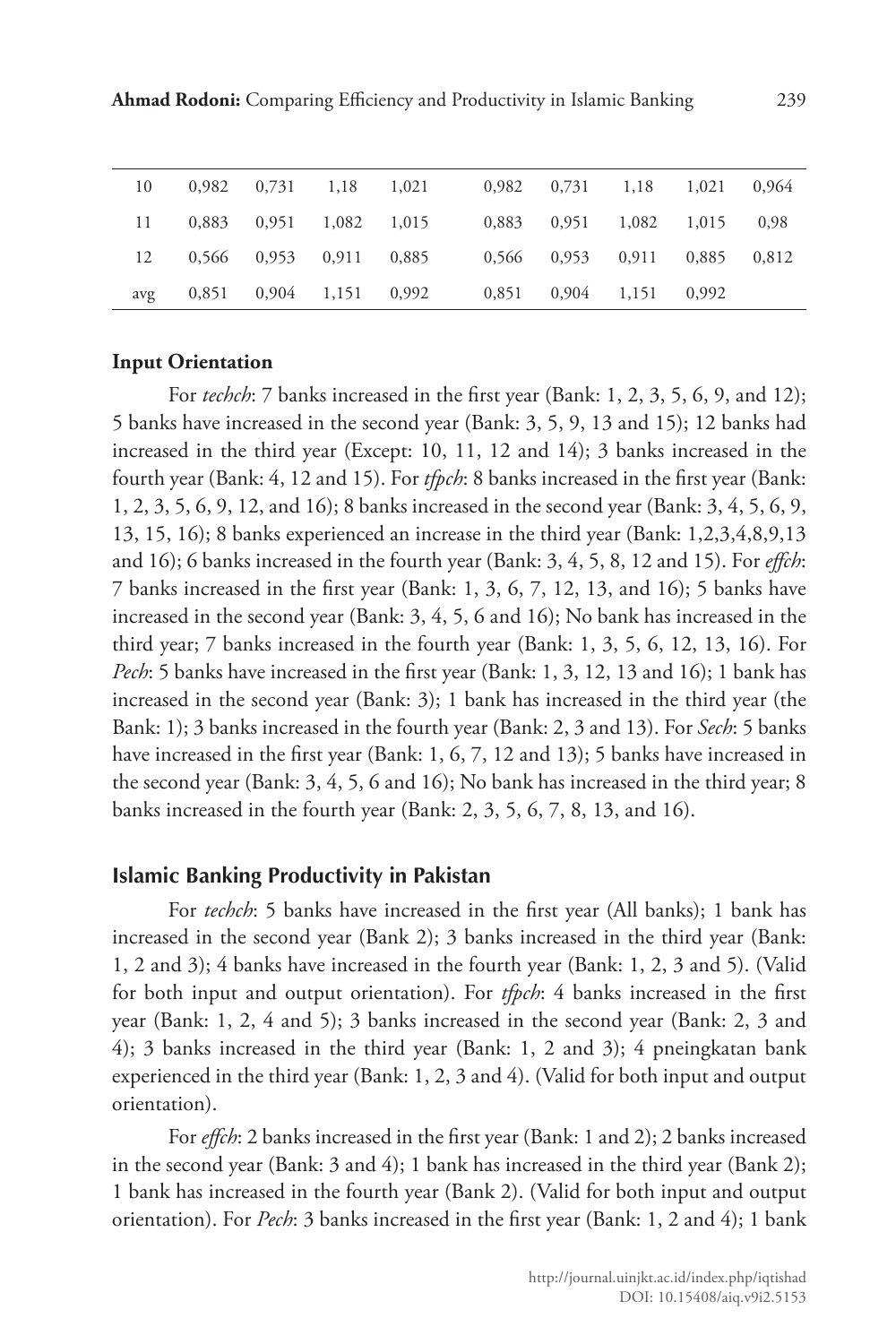has increased in the second year (Bank 4); No bank has increased in the third and fourth year. (Valid for both input and output orientation). For *Sech*: 1 bank has increased in the first year (Bank 1); 2 banks increased in the second year (Bank: 3 and 4); 1 bank increase in the third and fourth year (Bank: 1 and 2). (Valid for both input and output orientation).

## **Conclusion**

The most important part is the fact that many of them have experienced inefficient condition. For instance, Islamic Banking Industry in Indonesia is facing inefficiency that shown by five years average that is not reach 100% efficiency rate. However, Indonesia in the fair condition because Indonesia lies on the 75%+ category that range around 87%-97% efficiency rate. The inefficiency usually caused by external factors not in the managerial factors. In the internal factors, we find that input orientation and output has no significance different. It shown the optimization aspects in the efficiency and expansion of output. In the productivity aspects, we find an increasing growth trend for the last four years, we believe it caused by managerial factors rather than technology factors that could improve efficiency in banking industry.

Malaysia also experiences the problem of inefficiency but the condition is better compared to Indonesia. In five years, the efficiency rate of Malaysia Islamic Bank has not reach 100% efficiency rate. However, Malaysia reach a very good condition of efficiency that lies on the 90%+ range (Approximately 92%-95%).

Similar to Indonesia, the causes of inefficiency are from external factors. Good indicators in input and output shows that Malaysia Islamic Bank reach optimal level in the efficiency of input and also the output expansion. In the productivity aspects, despite of positive and fluctuate trend happened for the last four years, the current condition shows the likelihood of negative growth of productivity for Malaysia Islamic Bank that cause by technological aspects.

Pakistan among the closest country that could reach an efficient rate level for their Islamic banks. Pakistan close to reach 100% efficient rate within the last five years. They obtain the range 99.3%-100% efficient rate. The good indicators shown in the input and output aspects of the Islamic Bank that depict the cost efficiency and in input also the output expansion. In the productivity aspects, positive trend shown and shown the increasing pattern that cause by technology advancement in financial sectors and also the good governance in managerial sectors.

For the next study, we propose additional aspects to be complemented for our research: additional variable such as Return on Assets(RoA) Return on Equity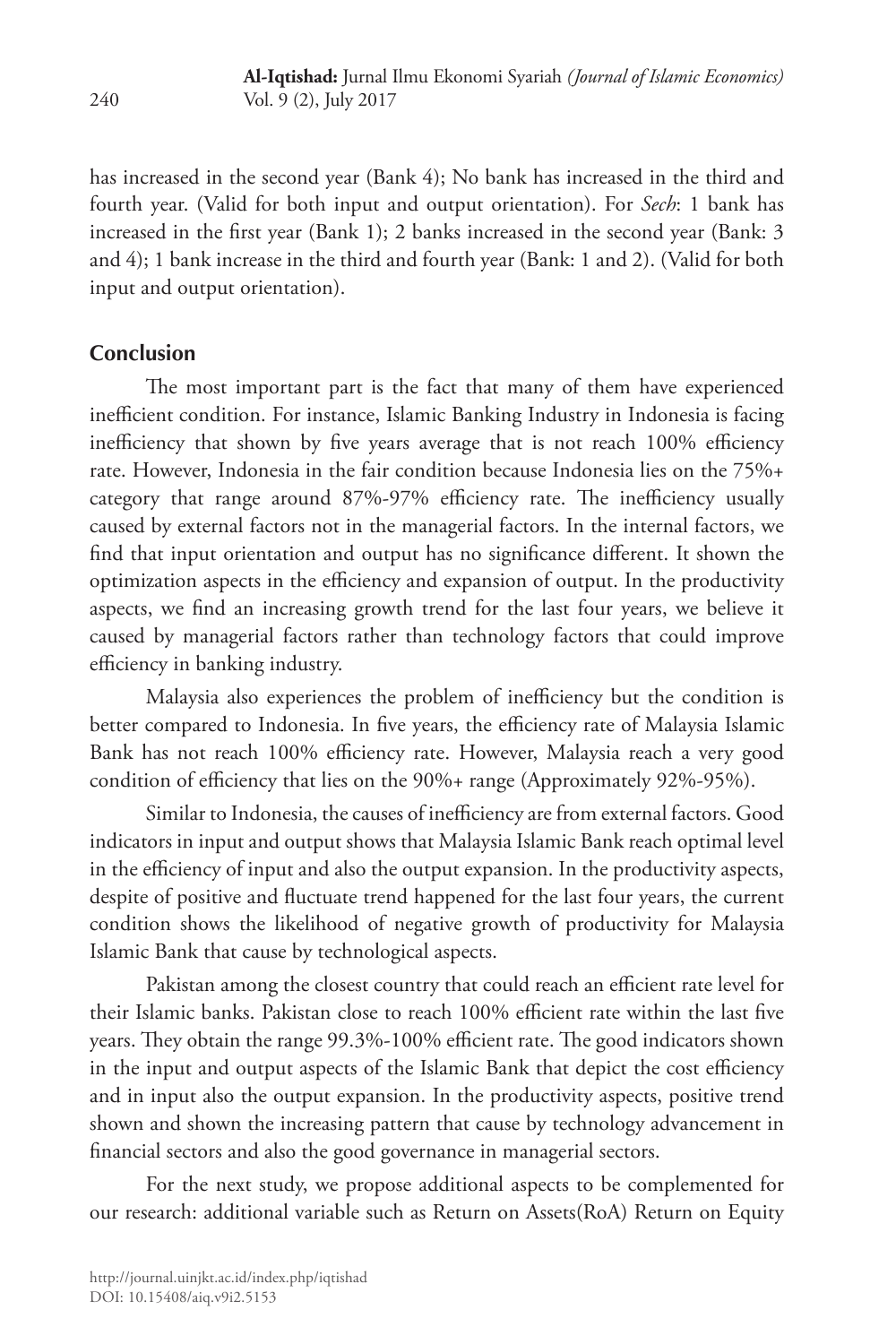(RoE), and other similar financial profitability ratio. Also, macroeconomic variable as GDP and Inflation. In addition, different method for similar study might triangulate the result of our study by using the methods like SFA or regression analysis using ANOVA.

The implications of this study can be used as a reference and the development of literacy in Islamic finance, encourage related institutions, universities, education ministries, regulators such as Bank of Indonesia and the FSA and the financial industry to facilitate quality financing research in the field of Islamic finance, facilitation of writing and publication of international standardized scientific papers. For that it is necessary to develop synergies and cooperation between elements or stakeholders in supporting the development of scientific works in this field. It is expected the potential scientific work in the field of Islamic banking and finance in Indonesia in its various aspects can be recognized by the academic community at the international level.

### **Referrences**

- Ahmed, U. et.al. (2009). Efficiency Dynamics and Financial Reforms: Case Study of Pakistani Banks. *International Research Journal of Finance and Economics, 25*: 172-182.
- Berger, A.N. et.al. (2007). Bank Ownership and Efficiency in China: What Lies Ahead in The World`s Largest Nation? *Bank of Finland Research Discussion Papers* 16.
- Ellahi, N. (2011). Testing Technical and Cost Efficiency of Pakistani Islamic Banking System, " *8th International Conference on Islamic Economics and Finance.* Qatar Faculty of Islamic Studies.
- Hassan, M.K. (2006). The X-Efficiency in Islamic Banks. *Islamic Economic Studies, 13 (2)*: 49-78.
- Hossen, M.N. & R. Rahmawati. (2016). Efficiency and Profitability on Indonesian Islamic Banking Industry. *Al-Iqtishad: Jurnal Ilmu Ekonomi Syariah (Journal of Islamic Economics), 8 (1)*: 33-48.
- Indrawati. Y. (2009). Analisis Efisiensi Bank Umum di Indonesia Periode 2004 2007: Aplikasi Metode Data Envelopment Analysis (DEA). (*Unpublished Thesis*). Depok: Universitas Indonesia.
- Jajri, I. (2008).Contribution of Technical Change to Output Growth in Small and Medium Scale Industries: Evidence from Malaysia. *Global Economy and Finance Journal*, *1 (1)*: 56-65.